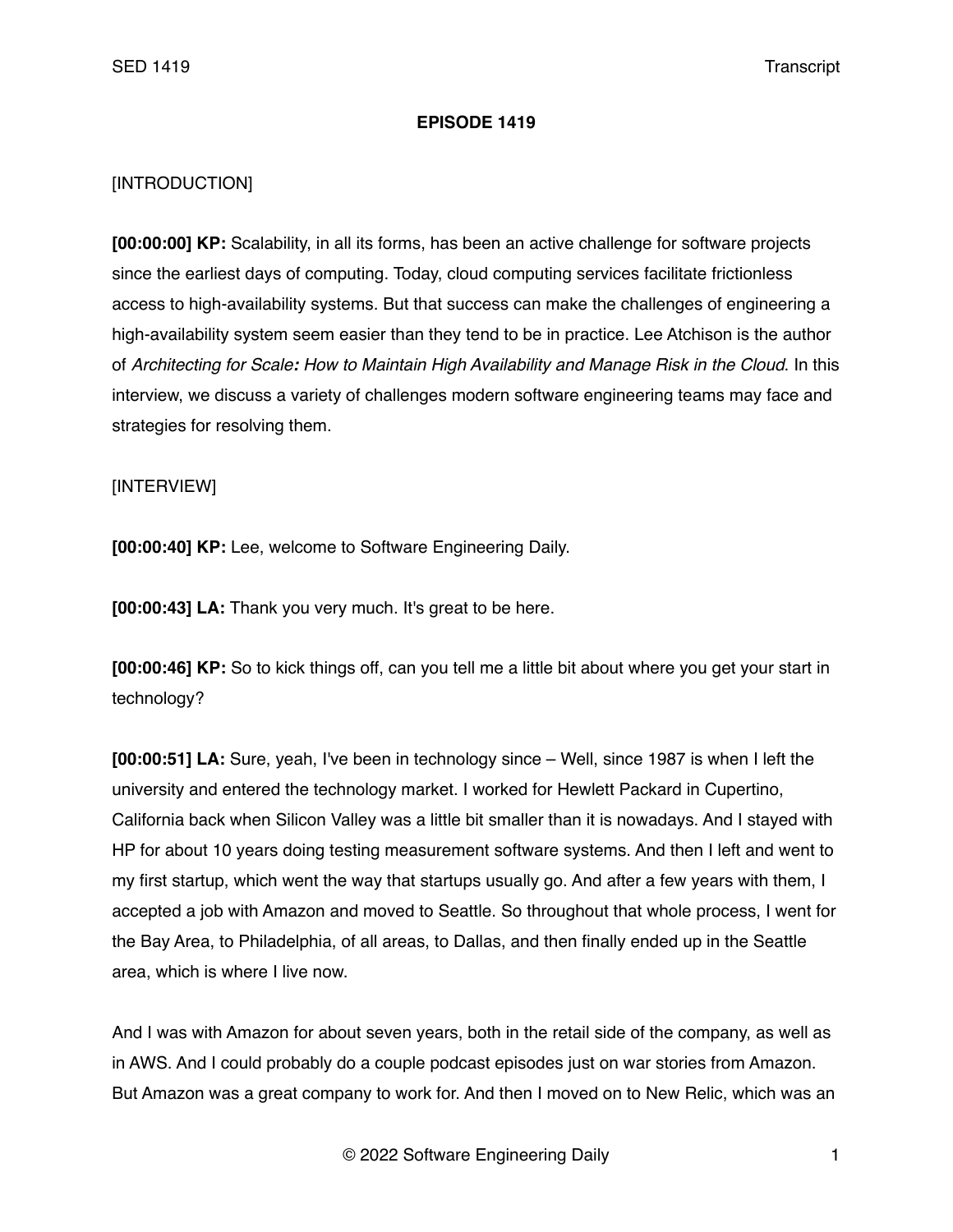analytics company that was just – They were fairly small startup company at the time I joined them. But I worked for them for about seven years in a variety of different roles, ending up being kind of an ambassador to talk to their customers, and within the marketing and sales organizations, going around talking to customers and trying to sell as a brand associated with – I ain't going to do that over again, if you don't mind.

**[00:02:19] KP:** Oh, yeah, go for it.

**[00:02:21] LA:** Okay. And finally ended up at New Relic. Spent seven years at New Relic and doing a variety of things there, all the way from a developer role all the way up to, at the end, when my book first came out, I went around on the road with New Relic talking to customers and doing presentations at conferences and things like that. Kind of promoting the New Relic brand, but my book at the same time.

**[00:02:44] KP:** And is that architecting for scale high-availability for growing applications?

**[00:02:50] LA:** Yep, that's right. The first edition of that book came out in 2016. And that's when I took on this new role at New Relic and started going around talking to people.

**[00:03:00] KP:** Well, I definitely want to get into the book. But one more sidetrack before we get there. I'm curious, at the time you joined Amazon, at that point, where were they at in their cloud journey?

**[00:03:11] LA:** Oh, that's a good question. So the time I joined Amazon, this was in 2005. So there was no AWS. And it was just Amazon Retail. And Amazon Retail was a monolithic application. It was called Obidos. And my first job was I joined the team that was responsible for driving the migration of their website from a monolith to a service-oriented architecture. So that's like jumping in headlong into a large project just getting started. There're about 100 engineers involved in that project. But they were a small company at the time. Their stock price was \$30 instead of \$3,000. It was a lot smaller organization.

But I did that, and I worked in the video game group for a while. I built the first software download store for them and created the group that built that that ended up becoming the App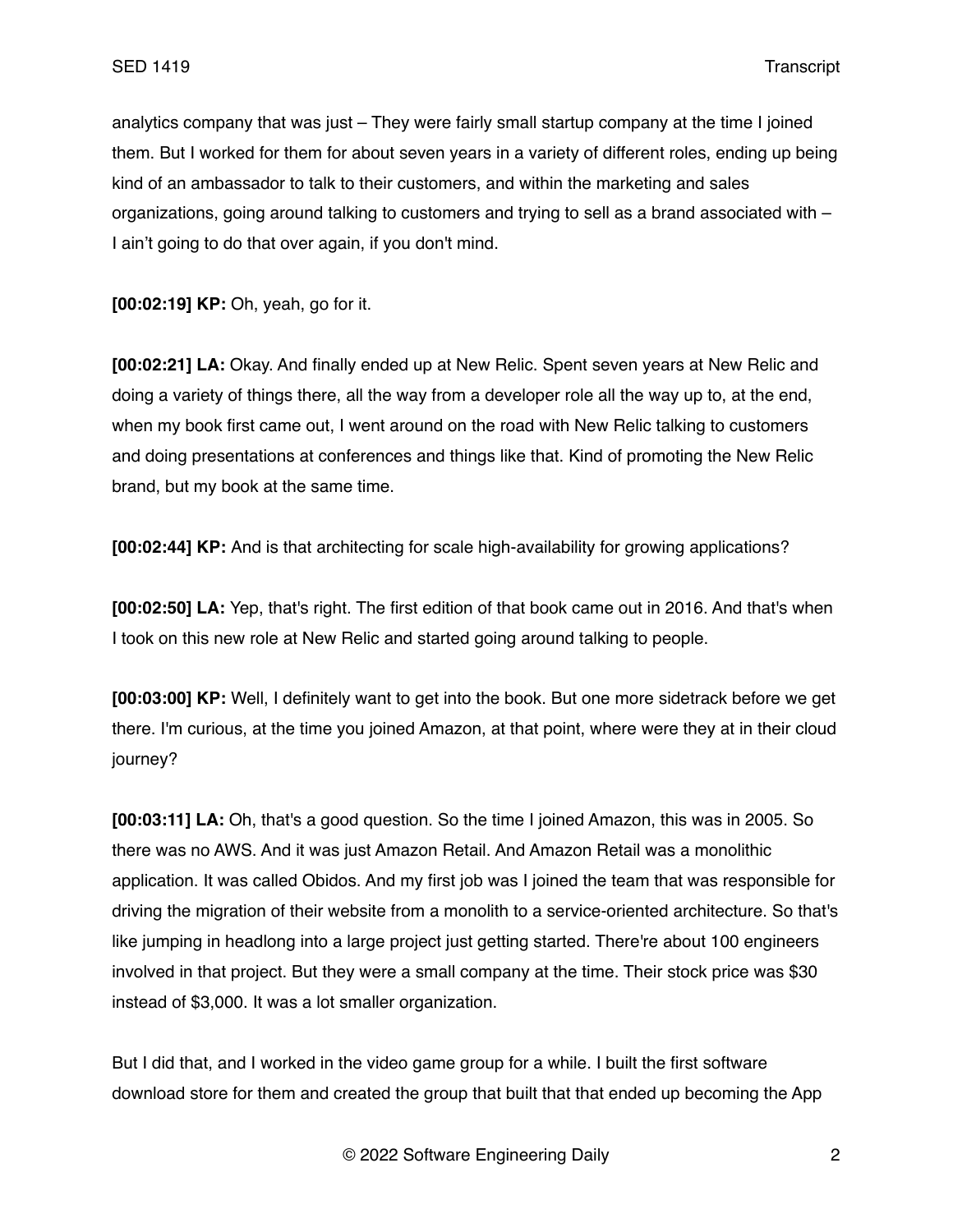Store eventually. And then this upstart group within Amazon, called AWS, which was just getting started at the time, they called to me and asked me to move over to that side of the organization. So I moved over there and started working on Elastic Beanstalk, which was their first foray away from infrastructure as a service, like EC2, and into platform as a service offerings, which was what Elastic Beanstalk ended up being. And so did that for a number of years, and seven years total at Amazon. So I was there until 2012, I believe, before I moved to New Relic.

**[00:04:46] KP:** And at that point, I mean, is that when scale become a prominent feature of your career? Or had that been there for much earlier times?

**[00:04:53] LA:** No, absolutely. That's when scale entered my vocabulary. Even when Amazon was smaller back in the 2005 days, everything you did was done at scale. It's an amazing mindset shift that occurs when you move to an organization like Amazon. That scale is such a central critical component of everything they do. And so that's absolutely when scale entered my mind set and when I started to think about scaling and scalability. And I didn't really ever consider myself an expert in that area until I moved to New Relic.

And what happened when I moved to New Relic is I moved from this large company with huge scale to a small startup that still had huge scaling issues. They were, at the time, like I said, they were about 100 people total in the company, small company. A relatively small company compared to where they are now. But they still had a big data intake pipeline. Big for them anyway. And so they had scaling problems. And they were just starting to go through the growing pains that I'd seen so many other times within various projects within Amazon.

And I was watching them struggle with some of these growing pains and I said, "Well, I know how to do this. I know how to help with this. I know what needs to happen here." And I realized that the things that I took for granted, when I was at Amazon, the things I took for granted when I was at Amazon weren't things that everybody just knew. They were things that were very unique and very specialized skill sets.

And so I kind of led the effort within New Relic to help them improve their availability, which was based on scale issues and improve the scaling. And that's when I really focused a lot on the

© 2022 Software Engineering Daily 3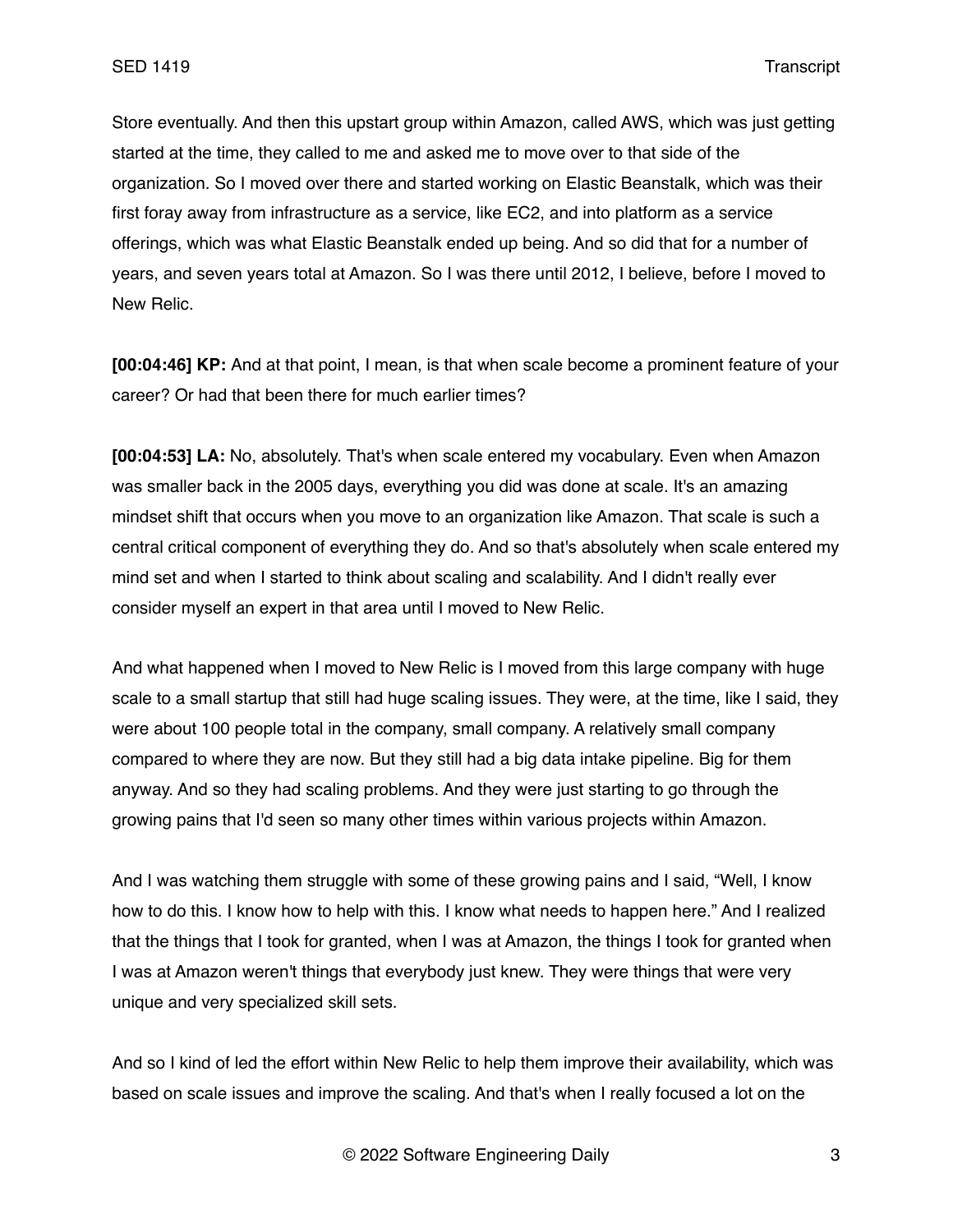organizational changes, the strategies for building, scaling into the DNA of the company, if you will, and to help make that a mindset shift that occurs, which is really what you need in order to build a highly scaled company and a highly scaled application. And so I kind of built that mindset in. And then that's when I started realizing that this is really unique information that would be valuable for other companies as well. It's things I took for granted at Amazon, but really benefited New Relic. So that's when I wrote the book.

**[00:07:19] KP:** So the lessons that are found in the book, are they for an executive who wants a scalable company? A director of technology who has to get the team on the right track? Or who's really the right audience?

**[00:07:31] LA:** I think the main audience is the range from – Depending on the size of the organization, the range from manager, senior manager, all the way up to director, a hands-on CTO, in that sort of range. So that range would be the ideal range for this book. It's not designed for the true executive, the CEO, or the CTO of a large organization. Nor is it designed for the new engineer that's just joining a company and trying to figure out what to do. It's really for that middle area.

**[00:08:06] KP:** Well, scale is something that the cloud has been in some ways a solution for. Is it going to become to the point where maybe I can just consider scalability a problem I outsource? That it's Amazon's problem, and I just focus on my code? Are there critical lessons I'm going to need to learn?

**[00:08:22] LA:** There absolutely are. I think that's one of the biggest challenges that I faced when I talked to companies, and both when I was at New Relic as well as in my consulting business now, is the concept that scaling is a thing that you do. And that since it's something you can do, you can hire someone to do it for you, and you don't have to think about it. But scaling is really about a cultural change within the organization.

The scaling and availability go together. And those can't be solved with tasks They're solved with the mental change occurs within an organization, to change the mindset of the organization, to be thinking about a scalable company, or a scalable organization, or a scalable application and a highly available application.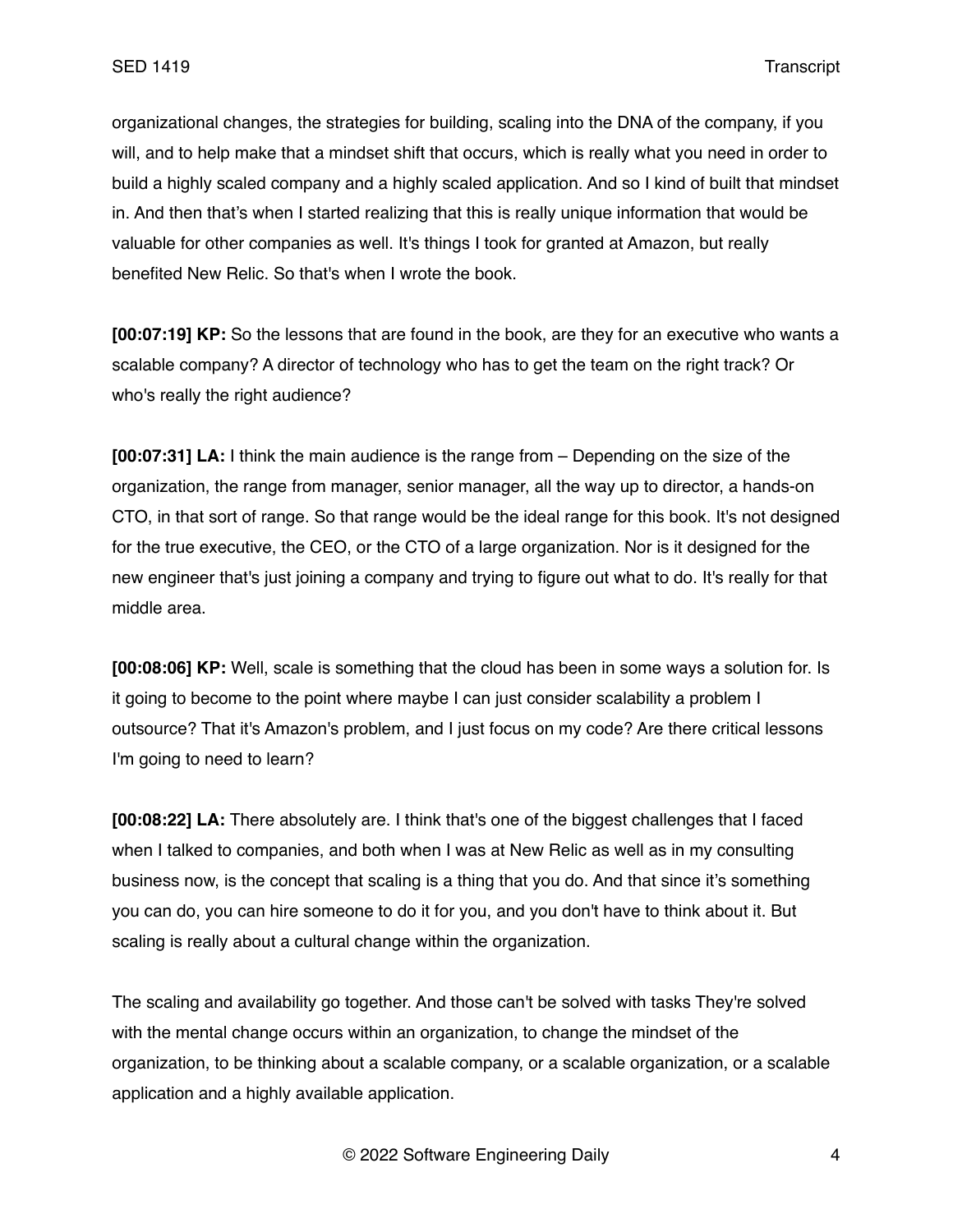Now, once you do that, the natural progression is the cloud becomes a tool that helps you accomplish your goals. But you can't just say, "Oh, I'm using the cloud. So therefore, I solved my scaling problem." It's the chicken comes before the egg sort of sort of thing. You need to be thinking about scalability. And that leads you to the cloud. But the cloud doesn't solve all your problems. It just enables you to solve your problems.

**[00:09:40] KP:** What are some of the things that initially people tend to bump into is their early growing pains?

**[00:09:47] LA:** Most early scalability problems show up as availability outages. Brownouts, blackouts, things like that. And usually they're caused from not thinking through ramifications of process decisions that they're doing. For instance, a smaller company will – They'll have a deployment process. It's less formalized. How they process that someone can make a change to a production system and not log the changes in the right systems that make sure other people know what thing isn't going on? They're a lot less formalized in how they do things. And that's okay to a point. And certainly, we can talk about Agile on how Agile fits into all of this. But the problem that happens is, by not thinking through the problems, you start making stupid decisions, or stupid mistakes. Stupid mistakes end up being outages that you're not prepared for, and you don't have the tools for, you don't have the processes to solve quickly. You don't think about them as problems in the same way.

I'll tell you. I can't tell you how many companies I've talked to that think about downtime as a kind of a throwaway concept. We're going to launch a new version of the app. And we'll just bring the app down for an hour in order to do that. But they just naturally think that that's an okay thing to do. But those are the sorts of decisions. That's the sort of mindset that leads you into this trap, that leads you down the path where, as you scale, you start having more and more problems, and more and more availability problems that turn into more and more scalability problems.

**[00:11:31] KP:** Well, I'm thinking of typical startup are the ones I've been interacted with, I don't know that any of them have a good handle on what their availability is. Are there best practices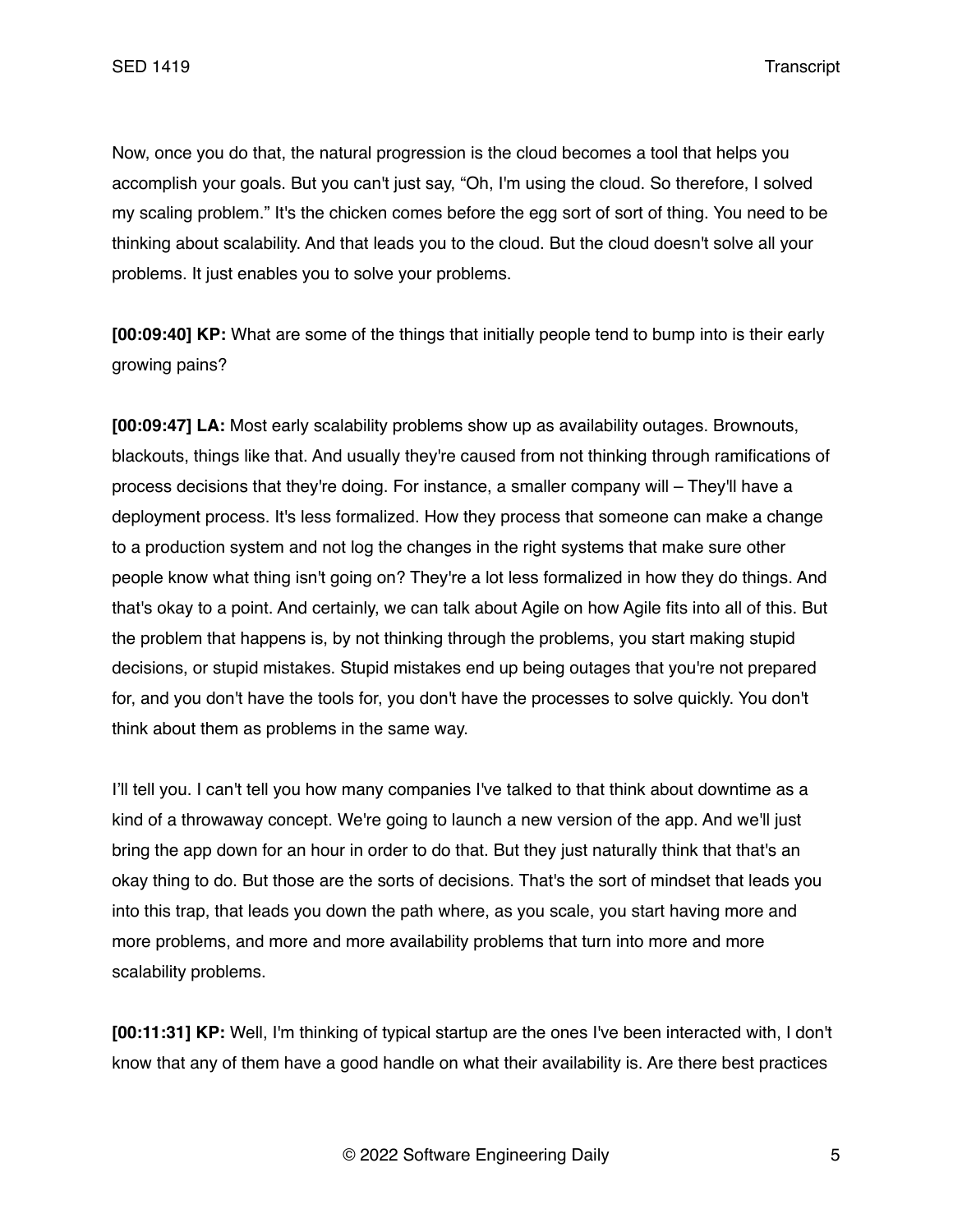for establishing that or coming up with a true measurement of how many nines I can award myself?

**[00:11:47] LA:** Lots of different things that that come to mind there. One of the first things you want to do, though, is measure everything, right? And, of course, I came from the background of a measurement company. But even before that, I realized the reason why I joined New Relic is because they did these sorts of things that companies really need to do in order to keep their applications going.

But you don't need something like New Relic. You just need a way to monitor your application so that you know what the performance is. You can't solve problems. And you don't even know where your problems are unless you know what is currently available. So measure, measure, measure, measure, measure first. And once you measure, then you start knowing where you're doing well, where you're not doing well. And you know the places you need to invest. And you know what to do to make that better.

The next step beyond measurement is establishing baselines, establishing SLAs, and understanding what you – Baselines are, so you can see where you're improving and how you're improving. And SLA is to establish what the minimum expectations are from one component in your system to another, which ultimately amounts to your customer expectations.

**[00:13:06] KP:** I imagine this could vary a lot by organization. But are there any common metrics or measurements that most people are typically looking at?

**[00:13:14] LA:** At the highest level, most measurements having to do with latency, with first byte availability. Those sorts of measurements are really the basic things that most people think about. When I think about measurements, I think a lot about time to resolution, MTTR, MTTD, mean time to resolution, mean time to detection. How long does it take you to notice that there's a problem on your site? And then once you notice there's a problem on your site, how long does it take to resolve that issue and fix it and bring your application back up to a normal standard? Those are two measurements I think a lot of companies don't think too much about, especially in the early days, but really are critical ones to building a highly available, highly scalable website.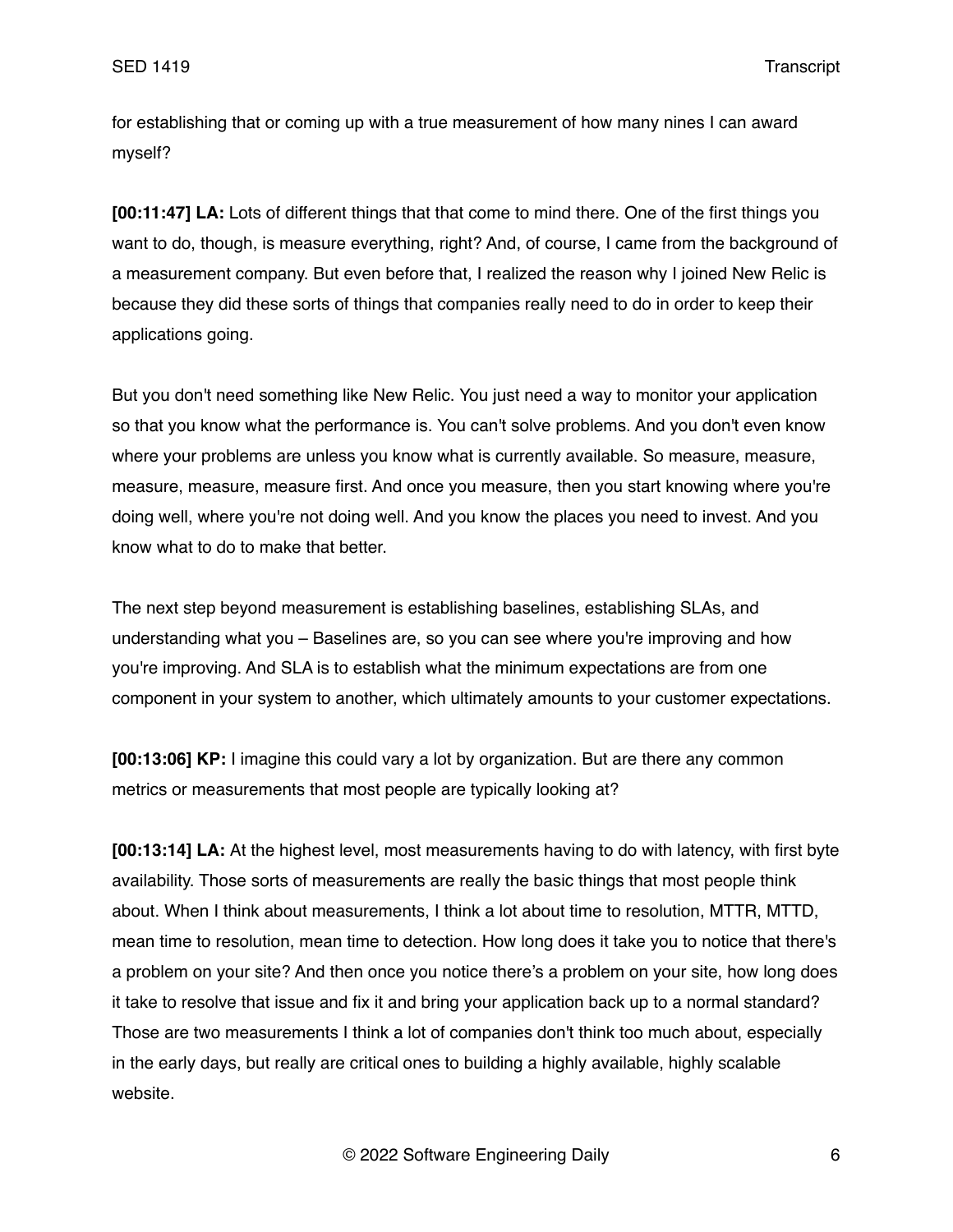**[00:14:05] KP:** And what's the share of responsibilities between traditional software engineer and someone in more of a DevOps role?

**[00:14:12] LA:** Yeah. So I don't like separating the two out. I'm a big believer in the development organization is the one ultimately responsible for all aspects of the service. You've divided your application into services. You divided you're – Each of the services is owned by a particular development team. That team is responsible for all aspects of the service. That's including – That's building the service, designing the service, architecting the service and operating the service up to an including on-call for running and keeping the service going.

Now, whether or not in order to accomplish that, that team is all engineers, all DevOps people, whatever the combination is. That's less critical. And in fact, I'm not a huge proponent of role division by I'm a developer versus I'm a DevOps person. I really like organizations that play those roles a lot more fluid. Every developer should understand how to do the things that a DevOps engineer does. And a DevOps engineer really should understand the concerns and problems that the developer is running into. So I like running organizations where those are much more fluid concepts.

**[00:15:29] KP:** Yeah. I've seen a lot of success with the do one thing, do it well concept. I'm not so much for the professions, as you said, wear many hats, but in terms of the microservice. So having a small team that owns that end to end makes a lot of sense. But then people will say, "Well, now you have a problem of multiple microservices and the coordination of what happens when something fails. Are there extra challenges there as we scale?"

**[00:15:52] LA:** Yeah, certainly, one of the problems I see some companies running into is deciding where to put service boundaries and how many services is the right number of services for this application. And sometimes, companies, when they move from a monolith to service architecture, they go too far, they make too many services that are too small. And what happens when you move to a service-based architecture, is the individual services themselves, the smaller you make the services, the easier they are to support, and the less cognitive load it takes in order to understand how the service works. But the more complex the interactions are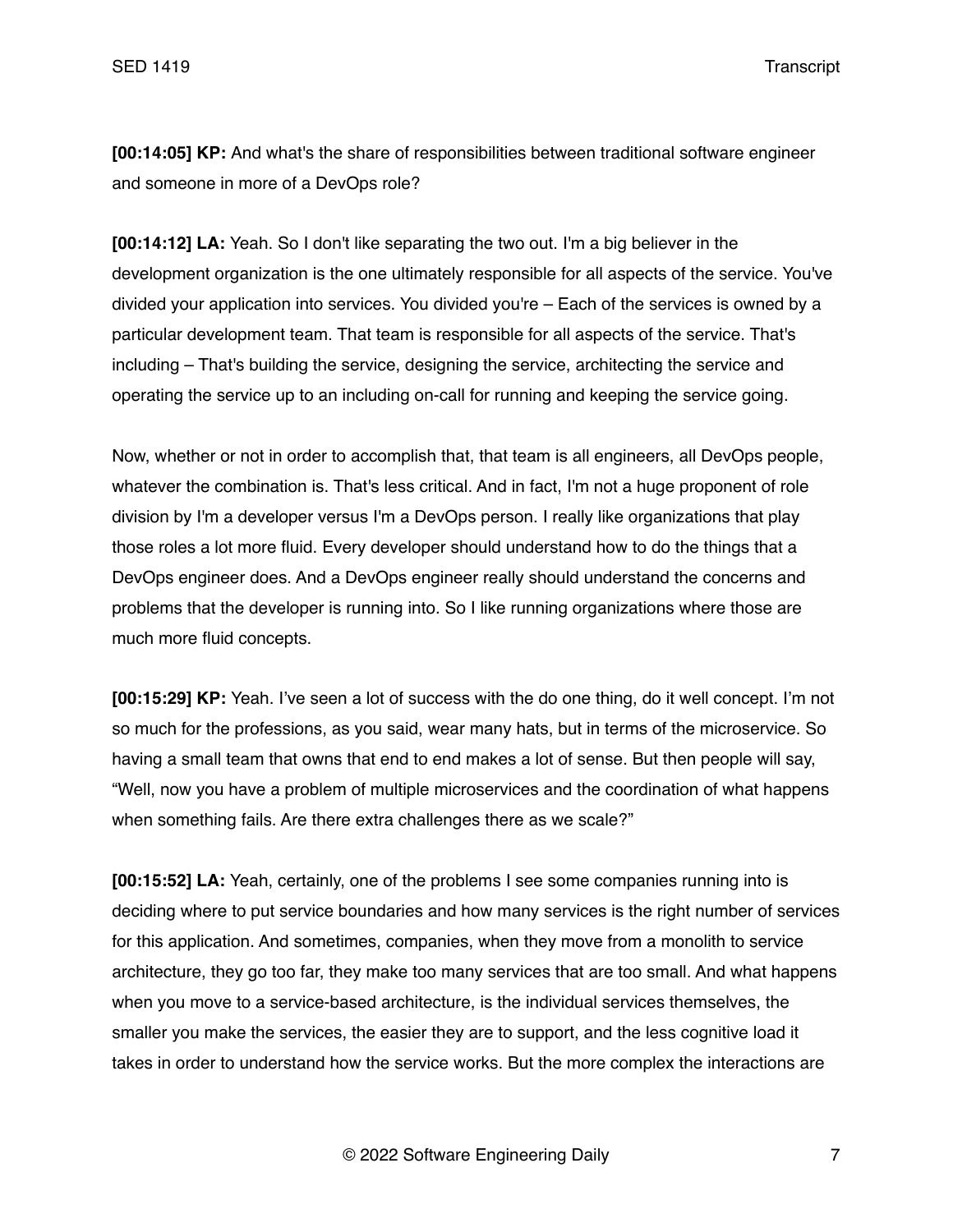between the services, and the more cognitive load it takes to understand the overall system architecture and how things work together.

So what tends to happen when you move your services smaller and smaller, is you need less expertise, and smaller teams to actually build and operate the services. But you put a greater load on your architectural team and the team that owns the interactions between the services, and you create problems at that layer. So that's kind of the sweet spot where your services are big enough that you don't create the cognitive load of the service interactions that occur, but small enough that each individual service is really just a mini monolith.

And finding that sweet spot is kind of  $a$  – There's some trial and error to it. But there's some ways you can go over that. And I talk about them in the book a fair amount, about how do you size your services and where do you draw the service boundaries in order to make the load between what it takes to manage the services and what it takes to manage the interactions between the services be the right balance for your organization?

**[00:17:48] KP:** There's been a growing interest in serverless functionality, most notably, I guess, Lambda functions. One of the things that's appealing to me about them is it's an opportunity to maybe focus a little bit more on my code, worry a little bit less about how it's going to be run and scaled up. How do you feel about that? Am I giving up too much in a typical Lambda environment? Or are things still manageable there in a responsible way?

**[00:18:12] LA:** I think anyone who's read some of the things that I write will find that I'm not a huge fan of serverless. I'm not a big advocate of serverless, in general, and primarily because it forces and drives decisions, in my opinion, for the wrong reasons. A serverless architecture really dictates a style and an architecture and a sizing of your services that I think is, in general, often too small for the services to be. You end up with this problem that I'm talking about where your individual services are a lot less complex and easier to manage. And so the advantages of serverless work there. But you end up with substantially more services and a more complex interaction between them. And so you end up with taking that complexity and moving it out of the service and moving into an area that's a lot harder to deal with.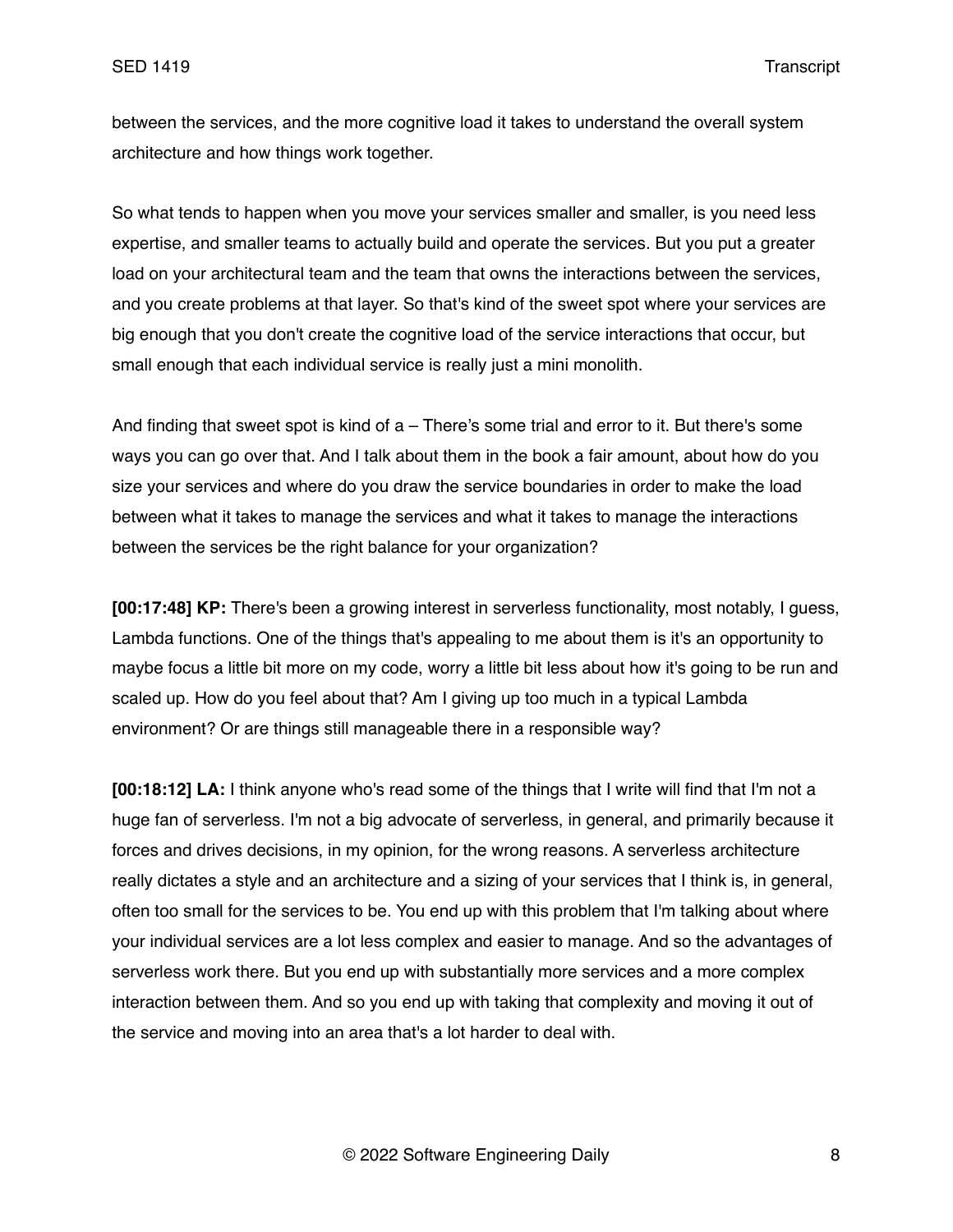And that tends to happen more with serverless architectures than they do with servers. You're going to have to deal with the issues around how your infrastructure supports your application, whether you're doing serverless or whether you're running on top of servers directly. Dealing with it, and deciding to deal with it, and planning for it, and building it into your processes and your decisions upfront gives you the flexibility where you can then make your code decisions based on where you want your code to be, not where the infrastructure requires it to be. So that's one of the big things I have against serverless, is that forcing a specific style, and structure, and size of services that isn't necessarily consistent with your application.

Another problem with serverless is the inconsistency and how they operate in performance that goes along with it. Serverless functions, really, you have to deal with an unpredictable performance curve. And a lot of applications have a hard time dealing with that. And a lot of people don't think about that. And a lot of people don't deal with that problem. And that ends up showing up in performance issues later on and other aspects.

And finally, I think people don't understand that serverless, even though it's less infrastructure, presumably, that doesn't mean it's cheaper infrastructure. And I've seen many companies just go so overboard with serverless in areas where they really weren't designed to be used, so that their cloud bill really shows the cost of that value in ways that weren't consistent with how they use that value. You see what I'm saying?

**[00:21:02] KP:** Yeah. Well, in contrast, could I get your thoughts on Kubernetes?

**[00:21:07] LA:** Yes. I am a huge Kubernetes fan. I've always been a big fan of containers as a way of delivering service technology into an operational environment. And Kubernetes has been the Godsend of how do you run containers in an operational environment in a positive way? That's my view. Now, there certainly were other technologies before Kubernetes, kind of became the golden standard. And certainly, there's nothing wrong with things like Amazon container service. But Kubernetes is the gold standard, if you will, in container management. And it does a great job with it. It's got a learning curve that's higher than you would want it to be. But it's well worth it. And you end up with a with a solid infrastructure that's easy to deploy new capabilities into.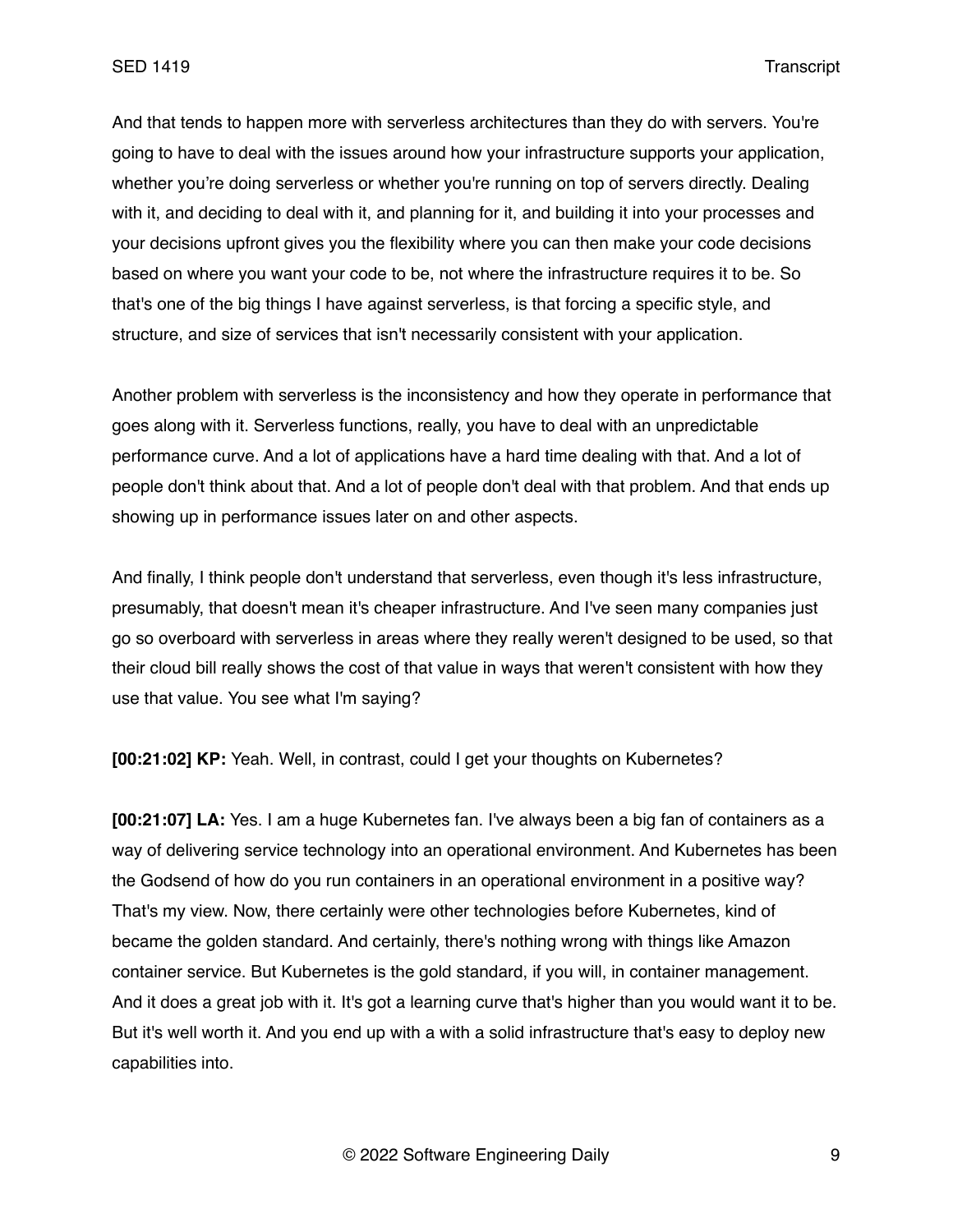**[00:22:05] KP:** Well, if I were personally responsible for scaling up and maintaining highavailability on some system, I would definitely be concerned with how good my source code is, that I'm deploying the right services. Doing everything in-house correctly. I also, it seems, might have to worry about my cloud provider. We've seen some big outages in that regard. What's a good way to split my time between worrying about my house and my provider?

**[00:22:30] LA:** That's a good question. Let's look at the cloud providers and the outages that have occurred recently. And certainly, I think one of the problems with the cloud provider outages that occurs is that they get a high level of visibility. And certainly, let's take out this last round of outages that have occurred recently. I think it's fair to say that the outages tend to be outweighed by publicity than by real impact. Now, the last rounds were pretty bad. And they may change the scales a little bit here. But I think an application running on a cloud provider versus an application running on on-premise environment, and how often the infrastructure causes problems that cause the application have a problem in those two environments, I think you would find that cloud providers are very, very, very stable and very high-quality and very, very performant, etc. And that the vast majority of outages – I mean, from a percentage standpoint, you're going to get a lot more outages when you're running on your own data structure, or your own data center in your own environments.

And I think even the question is what this last set of outages, does that change that ratio? I don't think it does. But I haven't thought far enough along yet to know whether that's really changed things or not. Bottom line is when a cloud provider goes down, it affects a larger group of people. And so you hear about it in the news. But it's not necessarily for an individual company and an individual application any worse of an outage than they're currently used to if they're not using a cloud provider and running in their own data centers. So I don't really see the outages that have been occurring as problematic. Just more of a reality of running a highly scaled application. I still trust AWS to run a high-scale website.

**[00:24:34] KP:** Well, if you're someone who has the opportunity to work on something that could have unpredictable spikes and traffic and need to be available and grow, there's just a certain degree of uncertainty. And the only way I know to manage that is to have smart planning and risk assessment. So no surprise that risk management is a major section of the book. It's not something that appears in a lot of computer science curricula, however. So I think it's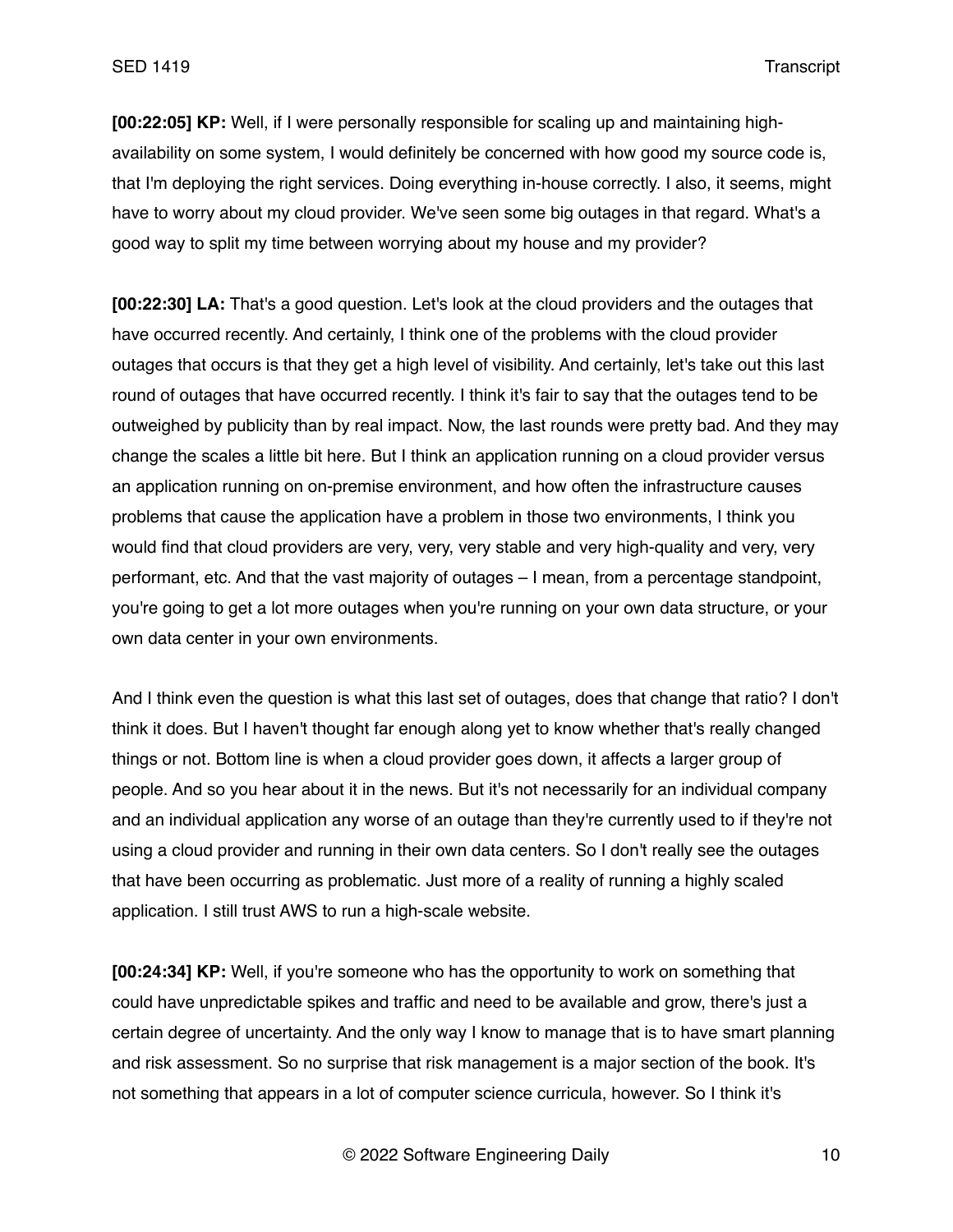something a lot of times software engineers can pay lip service to, but don't really know where to begin from a quantitative sort of perspective. Can you share some ideas about how we frame and measure risk?

**[00:25:10] LA:** Yeah, yeah. So I strongly recommend that each individual service team builds and develops their own risk matrix for the operation of their service. And what a risk matrix is, is it's a list of known vulnerabilities, known problems, known things that you think might be a problem or you know are a problem and a grade them by using two criteria. One is the likelihood that this risk will happen, and the severity of this risk if it does happen.

So the likelihood is what's the percent chance of this thing happening in some sort of scale? And then the critical masses, if this does happen, how major of a problem does this occur for you? What you'll find is, is a lot of risks that have high likelihood, and they're very likely to occur, but the seriousness of the risk is not very high. And there's other ones where the likelihood – Or very, very serious that this problem occurs, but the likelihood of them occurring is very low. But then you'll find there's other risks that are not very likely to happen and aren't very serious that they do happen. Those are the ones you can simply ignore. But then there's the ones that are likely to happen and are very severe when they do happen. And those are the ones you end up paying the most attention to.

So anyway, you brainstorm this list. You keep the list up to date. As new vulnerabilities become known to you, you add them to your list. This becomes your gold standard for the risk that's built into your system. And you associate these two variables, likelihood and severity, to each item and at risk, and the you track everything using that. You focus on the ones that are the high highs, the high severity and the high likelihoods. You ignore the lower ones. And you use this as a tool to help prioritize the work that you do to improve the availability and quality of your service.

Then individual service owners should share these matrices with their dependencies as well as up the management chain so they can combine them and create application level or component levels or company levels risk matrices that contain all the information about everything that's going on within the organization. So the risk matrix becomes a way of communicating technical debt up and down the management chain, as well as with your dependencies. So they become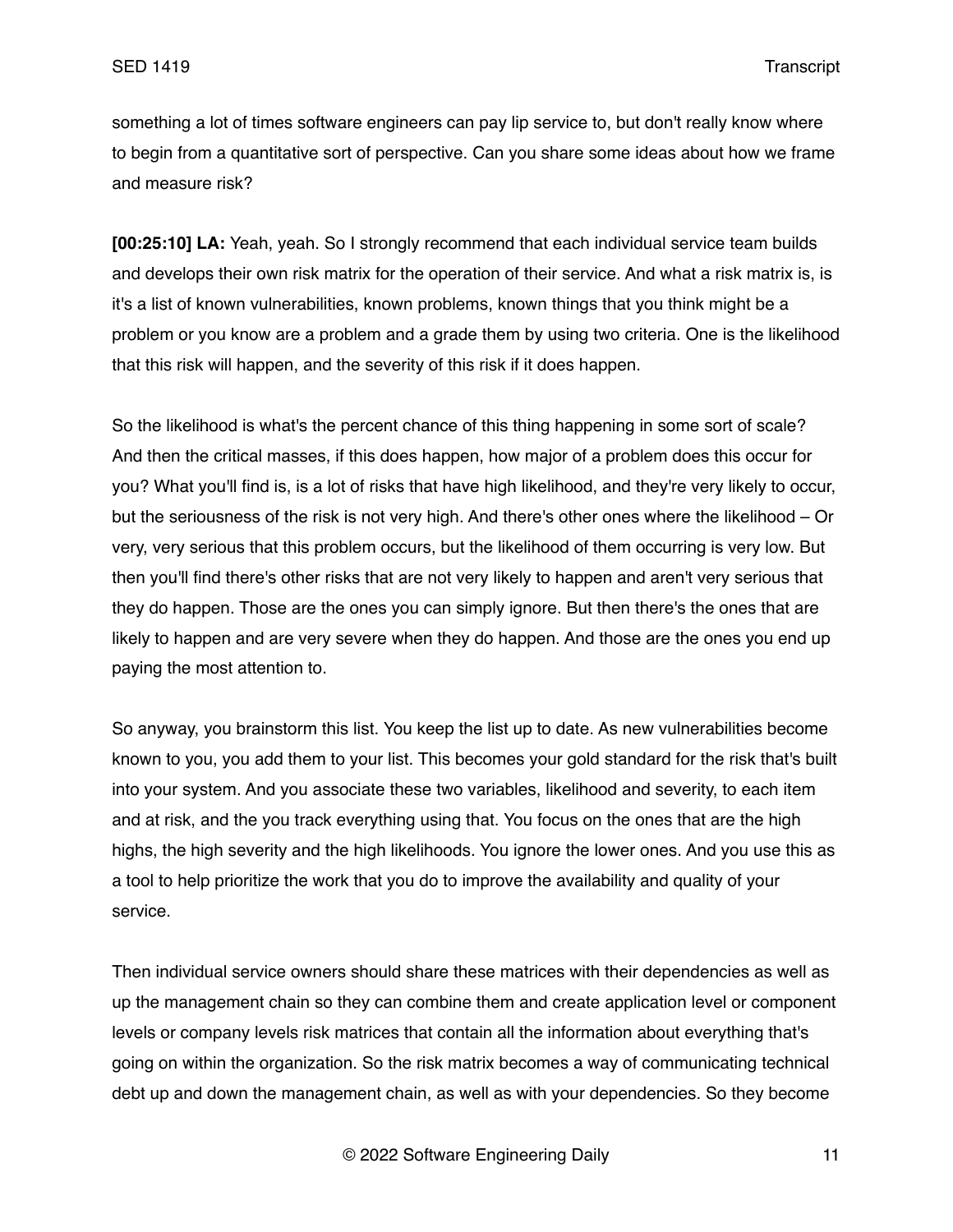a communication tool that allow you to share where you are in your organization, and what's important.

When you come to trying to schedule a project now and you run into issues where management wants it done this day, and you say it's going to take and all sorts of problems, you can use the risk matrix as a tool to try and show you, "Look, we have these risk items that we need to resolve before we can fix this or before we can do this, or that sort of thing." Becomes a tool that can help you with your communications to understand and let management make decisions like, "Well, it's okay for us to have these risks. We understand what these risks are." So we are willing to trade these risks off for these other things that we want to have done. So it becomes a tool that allows you to talk technical language and management language or business language and have everyone understand what they mean by these risk items that were talking about.

**[00:28:48] KP:** Well, earlier on, we've been following the thread of your career, and I think we left it off while you're at New Relic. The book has come out. You going around touring a bit about it. Then decided to go off on your own. That's a risk to be taking some risk to be managed. What made the timing right for that to be going on a new venture at that point?

**[00:29:06] LA:** Well, a number of personal things were going on, as well as some changes within the company that were going on, with the New Relic that were going on. And ultimately what finally decided is – So the timing was between some personal items, things ever going on. Some changes that the company that were going on. And then the start of the pandemic, which basically meant that it was very hard for me to go and talk to customers now and do a lot of that. Made me realize there's a good time to be thinking about doing something different.

And so New Relic and I came to an agreement. I left New Relic and started my own consulting company. And that was now – Let's see. It was May of 2020 – 2019. I'm sorry.

**[00:29:55] KP:** Pre-pandemic?

**[00:29:57] LA:** Well, 2020. So May of 2020. Sorry. So it's going on two years now. It's been about a year and a half. And I've been going like gangbusters ever since and really enjoyed. It is a risk. And it's a risk that you wonder if you can ever do that risk anytime in your life. And it was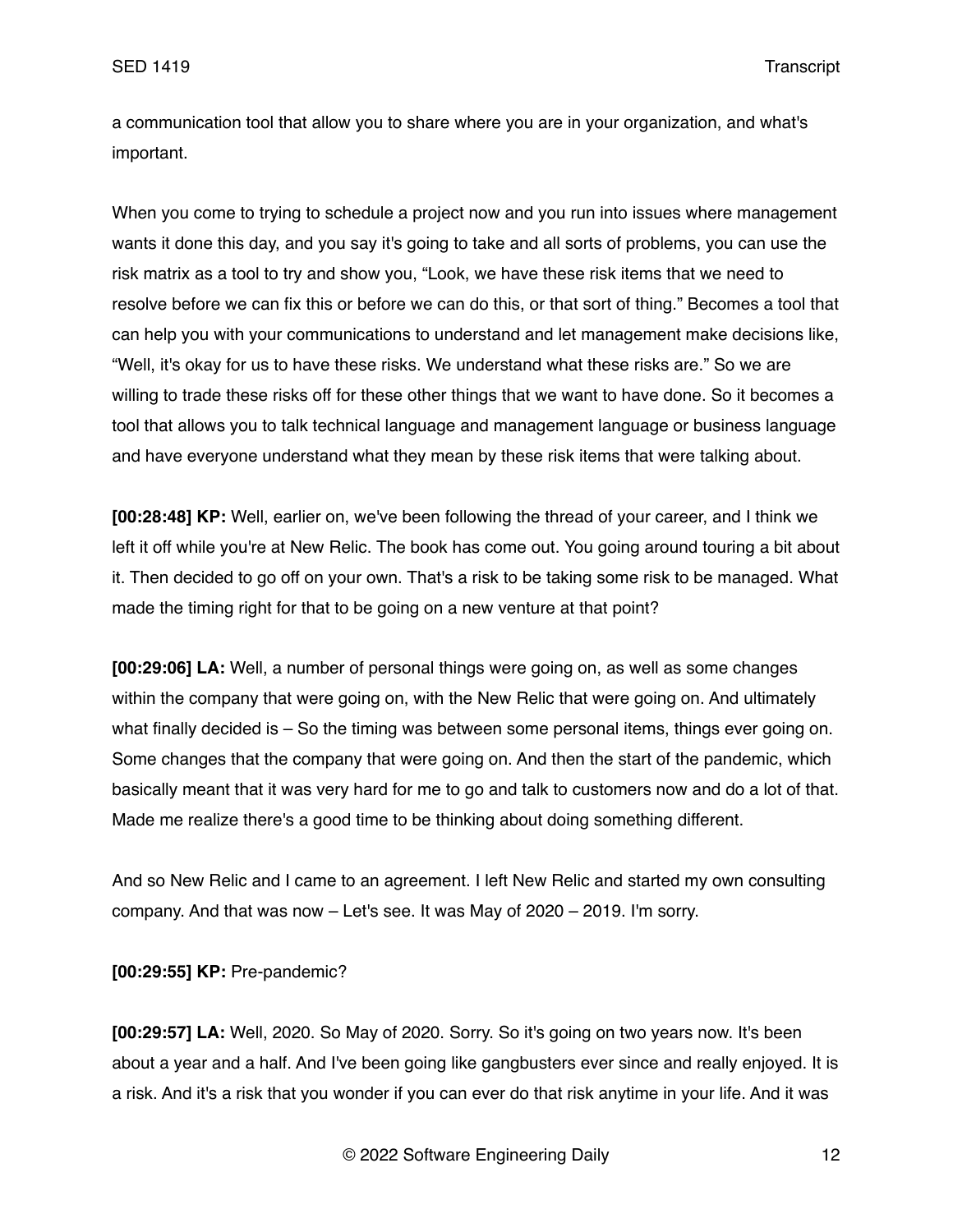probably a time in my life when I could afford to take a little bit more risk. The kids were out of school. They're living on their own. It was just my wife and I at home. So we didn't have the family issues to worry about. So it's a good timing from that standpoint.

So I decided just to go off and make the change. And it's been a great positive for me. I've been very happy with what's been going on. And I've got some good clients right at the very beginning, which gave me the motivation and been growing and going like gangbusters. I think, recently, I've started to make a change, where I've been focusing less on individual clients, where someone will bring me in and use my expertise to help them. And I've been doing more educational outreach. I did the second edition to the book. I'm working on another book. I did a book for Redis Labs on caching and working on another book for them. I did a series of courses for LinkedIn Learning, and a bunch of other content output like that. I've been focusing a lot more in doing that and selling that content. So I'm not sure in the future how much of my time will be traditional consulting versus push education. But some ratio between all or nothing on one of the others of those. I'll be doing some combination of both of those, I'm sure.

**[00:31:45] KP:** Well, the books now in its second edition. Are there any notable changes from edition one to two?

**[00:31:52] LA:** Yeah, it was actually a fair amount of change I went on there. So what happened was the first edition of the book came out in 2016. And that's when I started my new role at New Relic where I went out and it'd be the promotional engine going and talking to customers and doing tradeshows and things like that. So I ended up talking to an awful lot of customers in an awful lot of situations and trying to help with the problems they were running into. And so I've learned a lot after the book came out about how other customers were going through the same problems that I saw at New Relic and Amazon and other places. And so I use that material that had developed over the course of now several years of doing that, from 2016 to 2019. And that's when I decided to do a second edition of the book.

So the second edition of the book came out in March of 2020. And basically, it's a complete reorganization. It also has about 30% to 40% more information, as far as by page count, and that sort of thing. And so there's a lot more information in it. And it's radically reorganized into topics that I think will make it easier to read and easier to understand by individuals.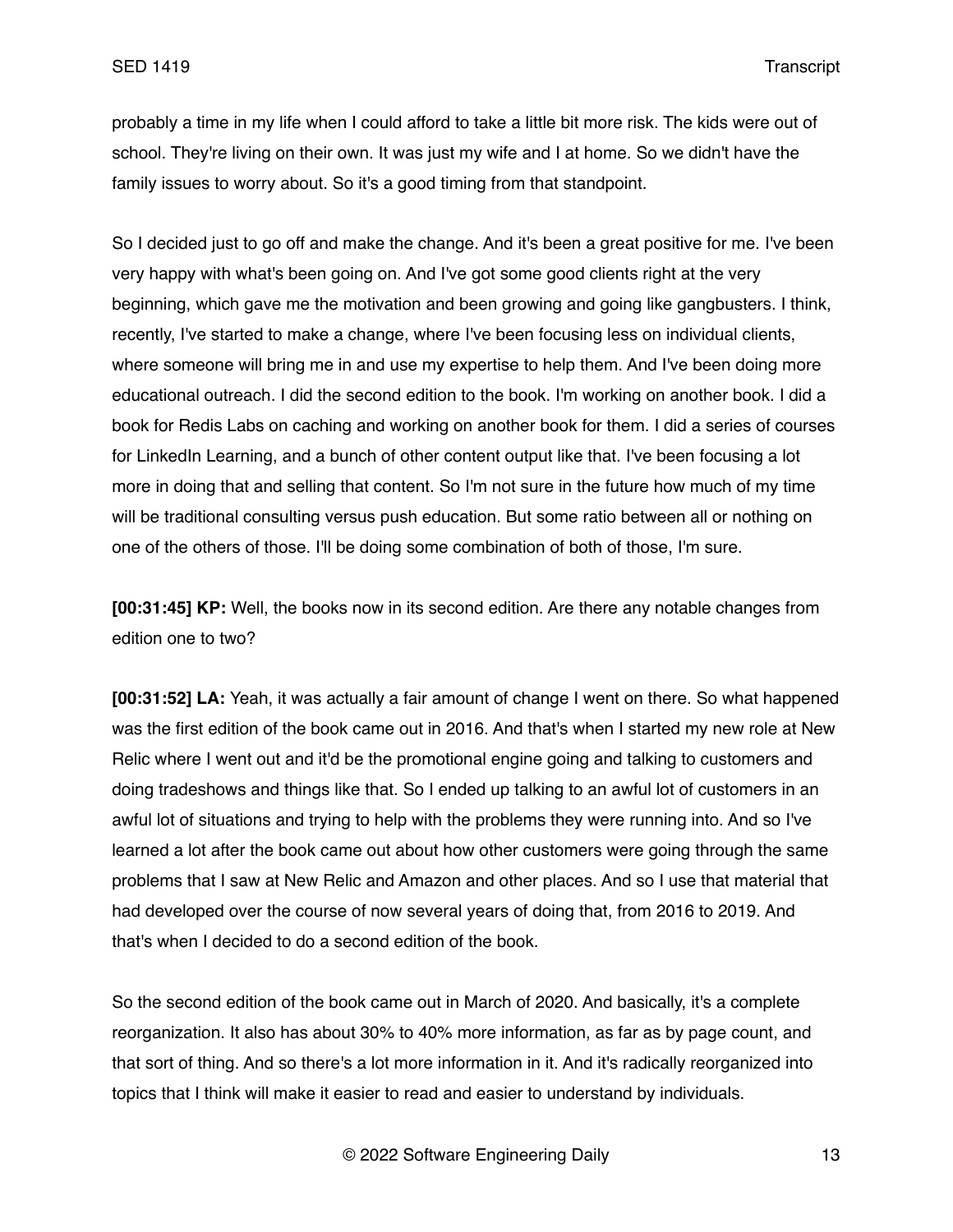So basically, it's divided into five tenants that I talk about. I talk about availability. We talk about service-oriented architectures. I talk about organizations, people, management. Building organizations that are designed for scalability. I talk about risk management. And then I talk about the cloud. Actually, the cloud was a brand-new section that was added to the book as well and a bigger focus on how technology in the last several years.

So a lot of changes that occurred. And response has been very, very positive. I've gotten lots of people who have bought the first edition then bought the second edition and said it's like night and day comparison between them. So I think it was a good upgrade as it has a lot of good material for people who really are needing to solve these problems.

**[00:34:09] KP:** Well, Lee, before we wrap up and send listeners on some links or whatever we do there, are there any particular trends or technologies you're following and excited to see going on here in 2022?

**[00:34:20] LA:** Yeah, I'm very excited about citizen developers, and about the trends that are going on in that area. I'm also rather intrigued, but not quite sure where it's going in the idea of AI-assisted development and some of the technologies there. Of course, AI, in general, is a big area. IFT is a huge interest of mine. But I think the general areas of citizen development and AIassisted development are two areas that I'm in particularly intrigued about.

**[00:34:55] KP:** Very cool. And we touched on a number of educational solutions you're coming up with. Where's the best place for listeners to learn more?

**[00:35:03] LA:** Best way is to go to leeatchison.com. You'll see my books there and links to where to get them, as well as the courses I've done. Right now, there's four LinkedIn courses, plus a couple other courses. And then my O'Reilly book, my Redis book is there, and a couple other – I've been contributors on a couple other O'Reilly publications as well, and they're all listed there as well.

**[00:35:31] KP:** Well, Lee, thanks so much for coming on Software Engineering Daily.